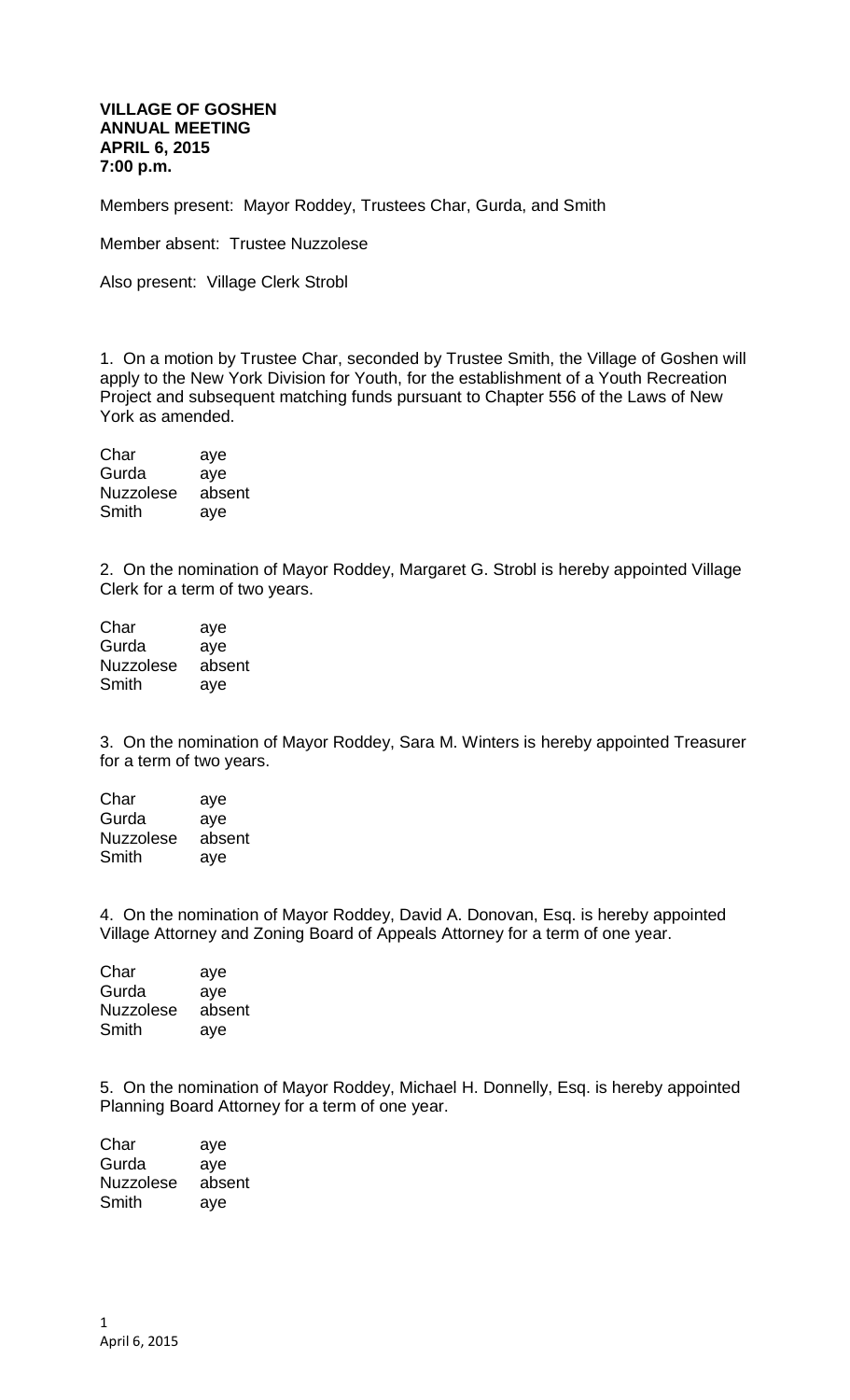6. On the nomination of Mayor Roddey, Lanc & Tully Engineering & Surveying, P.C. is hereby appointed Village Engineer for a term of one year.

Char aye Gurda aye Nuzzolese absent Smith aye

7. On the nomination of Mayor Roddey, Margaret Strobl is hereby appointed Purchasing Agent for a term of one year.

| Char             | aye    |
|------------------|--------|
| Gurda            | aye    |
| <b>Nuzzolese</b> | absent |
| Smith            | aye    |

8. On the nomination of Mayor Roddey, Margaret Strobl is hereby appointed Records Management Officer for a term of one year.

Char aye Gurda aye Nuzzolese absent Smith aye

9. On the nomination of Mayor Roddey, Sara Winters is hereby appointed Deputy Village Clerk for a term of one year.

Char aye Gurda aye Nuzzolese absent Smith aye

10. On the nomination of Mayor Roddey, Courtney Cancellieri is hereby appointed Village Registrar for a term of two years.

Char aye Gurda aye Nuzzolese absent Smith aye

11. On the nomination of Mayor Roddey, Haroulla Gale is hereby appointed Village Tax Collector for a term of one year.

Char aye Gurda aye Nuzzolese absent Smith aye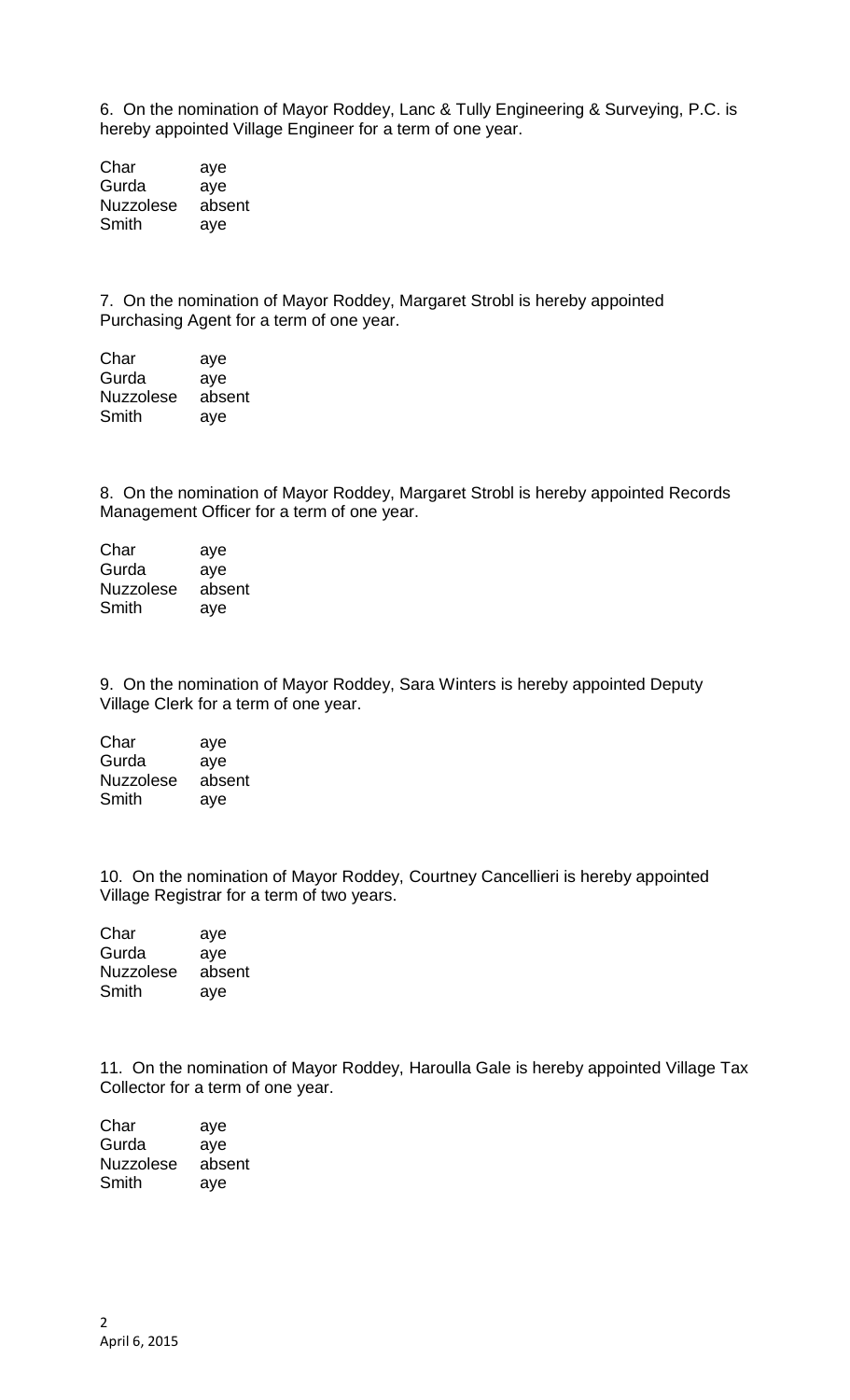12. On the nomination of Mayor Roddey, Kimberly Canterino VanHaaster is hereby appointed Acting Village Justice for a term of one year.

Char aye Gurda aye Nuzzolese absent Smith aye

13. On the nomination of Mayor Roddey, Scott Wohl is hereby appointed to the Village of Goshen Planning Board for a term of 5 years. This term will expire in 2020.

| Char             | aye    |
|------------------|--------|
| Gurda            | aye    |
| <b>Nuzzolese</b> | absent |
| Smith            | aye    |

14. On the nomination of Mayor Roddey, Kerri Stroka is hereby appointed to the Village of Goshen Zoning Board of Appeals for a term of 5 years. This term will expire in 2020.

| aye    |
|--------|
| aye    |
| absent |
| aye    |
|        |

15. On the nomination of Mayor Roddey, Edward Connor is hereby appointed Historian for a term of one year.

| Char             | aye    |
|------------------|--------|
| Gurda            | aye    |
| <b>Nuzzolese</b> | absent |
| Smith            | aye    |

16. On the nomination of Mayor Roddey, the Goshen Independent is hereby named official Newspaper for one year.

Char aye Gurda aye Nuzzolese absent Smith aye

17. On the nomination of Mayor Roddey, Chase Bank, Sterling Bank, Orange County Trust Company, and M & T Bank Goshen offices are hereby named official depositories for the Village of Goshen for one year.

| aye    |
|--------|
| aye    |
| absent |
| aye    |
|        |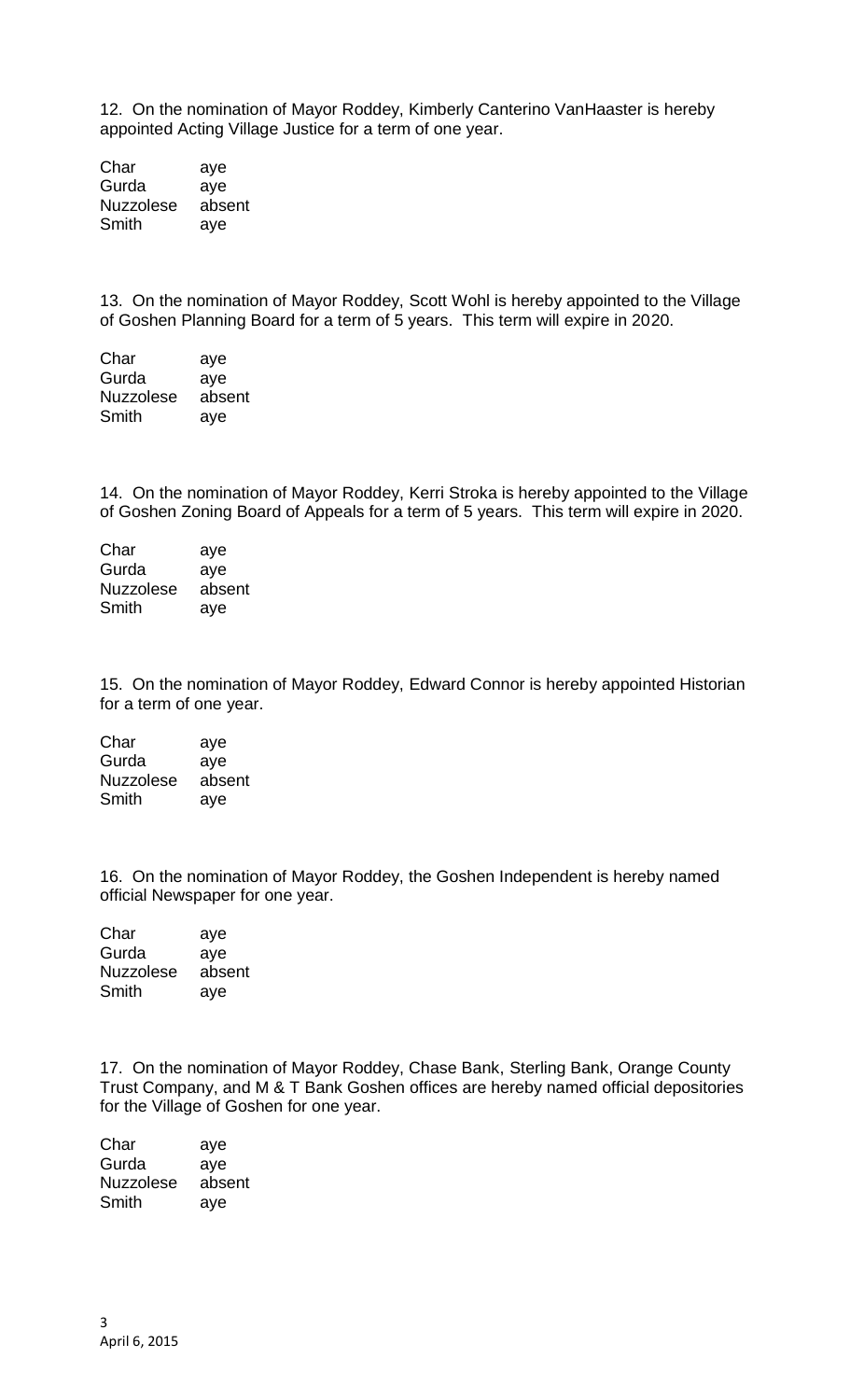18. On a motion by Trustee Gurda, seconded by Trustee Char, Village Board Meetings will be held on the second and fourth Mondays of the month beginning at 7:00 p.m. Village Board Work Sessions will be held the first and third Mondays of the month at 7:00 p.m. In the event that a Village Board Meeting or Work Session falls on a holiday, it may be held the following Thursday at 7:00 p.m., if necessary.

| Char             | aye    |
|------------------|--------|
| Gurda            | aye    |
| <b>Nuzzolese</b> | absent |
| Smith            | aye    |

19. On a motion by Trustee Gurda, seconded by Trustee Char, mileage for Village Employees shall be paid at the IRS standard prevailing rate, currently \$0.575 per mile.

| Char             | aye    |
|------------------|--------|
| Gurda            | aye    |
| <b>Nuzzolese</b> | absent |
| Smith            | aye    |

20. On a motion by Trustee Char, seconded by Trustee Smith, payment in advance of audit is authorized on claims for public utility services, postage, freight, taxes, bank transfers, employee benefits, debt service, and express charges.

| Char             | aye    |
|------------------|--------|
| Gurda            | aye    |
| <b>Nuzzolese</b> | absent |
| Smith            | aye    |

21. On a motion by Trustee Char, seconded by Trustee Smith, the Village Board hereby testifies that the Village of Goshen Procurement Policy, dated December 16, 2013, has been reviewed as of this date.

Char aye Gurda aye Nuzzolese absent Smith aye